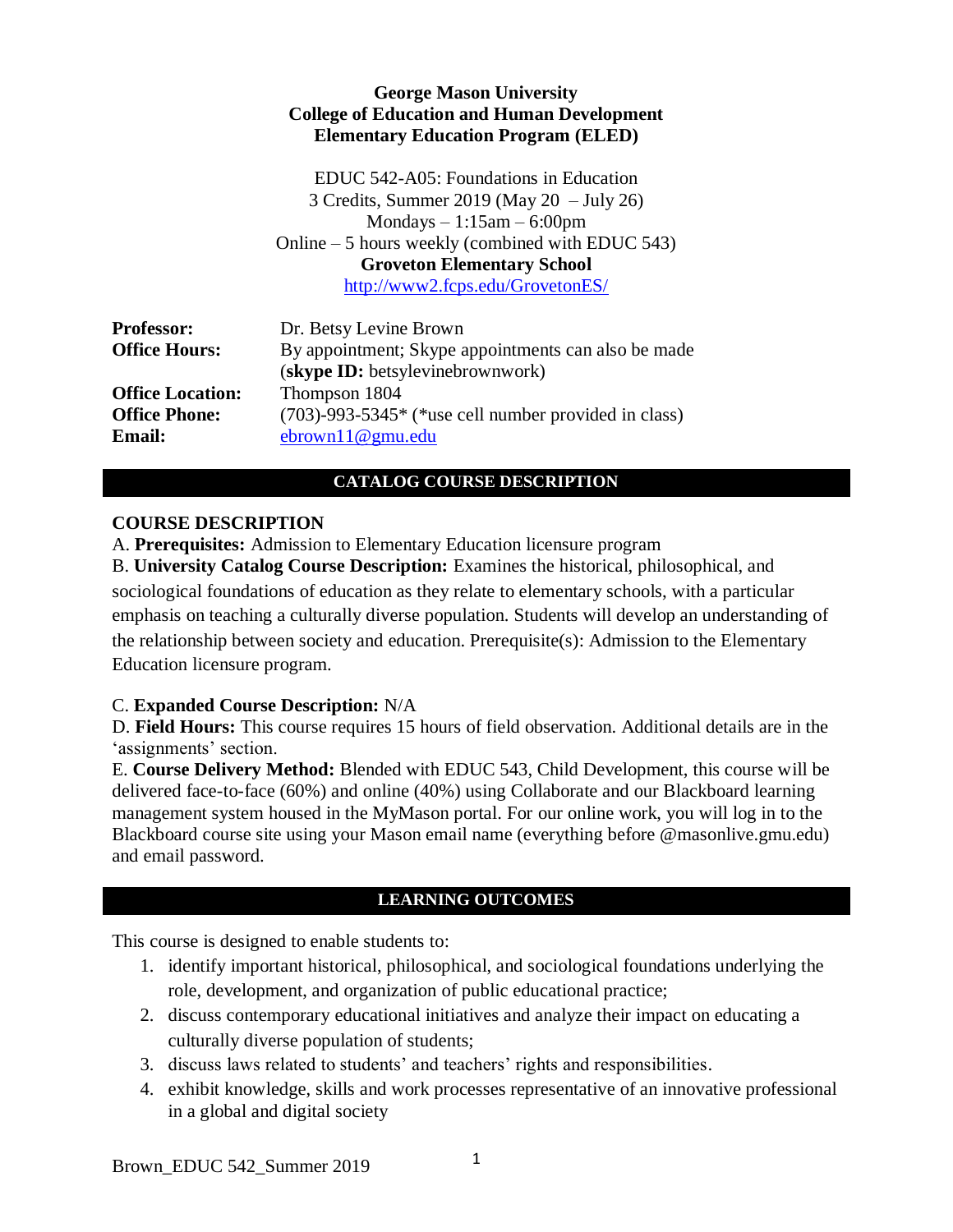5. understand local and global societal issues and responsibilities in an evolving digital culture and exhibit legal and ethical behavior in their professional practices

#### **STANDARDS**

#### **PROFESSIONAL STANDARDS:**

Upon completion of this course, students will have met the following professional standards:

#### **National Council for Accreditation of Teacher Education Program Standards for Elementary Teacher Preparation**

- 1. Candidates use their knowledge and understanding of individual and group motivation and behavior among students at the K-6 level to foster active engagement in learning, self motivation, and positive social interaction and to create supportive learning environment.
- 2. Candidates use their knowledge and understanding of effective verbal, nonverbal, and media communication techniques to foster active inquiry, collaboration, and supportive interaction in the elementary classroom.
- 3. Candidates understand practices and behaviors that identify and develop the competence of a professional career teacher.

#### **Association of Childhood Education International Standards**

- **3.2 Adaptation to diverse students:** Candidates understand how elementary students differ in their development and approaches to learning, and create instructional opportunities that are adapted to diverse students.
- **5.1 Professional growth, reflections, and evaluation**: Candidates are aware of and reflect on their practice in light of research on teaching, professional ethics, and resources available for professional learning; they continually evaluate the effects of their professional decisions and actions on students, families, and other professionals in the learning community and actively seek out opportunities to grow professionally.

#### **InTASC Standards**

**Standard 2:** The teacher uses understanding of individual differences and diverse cultures and communities to ensure inclusive learning environments that enable each learner to meet high standards.

**Standard 9:** The teacher engages in ongoing professional learning and uses evidence to continually evaluate his/her practice, particularly the effects of his/her choices and actions on others (learners, families, other professionals, and the community), and adapts practice to meet the needs of each learner.

### **8 VAC 20-25-30. Technology standards**

- A. Instructional personnel shall be able to demonstrate effective use of a computer system and utilize computer software.
- B. Instructional personnel shall be able to apply knowledge of terms associated with educational computing and technology.
- C. Instructional personnel shall be able to apply computer productivity tools for professional use.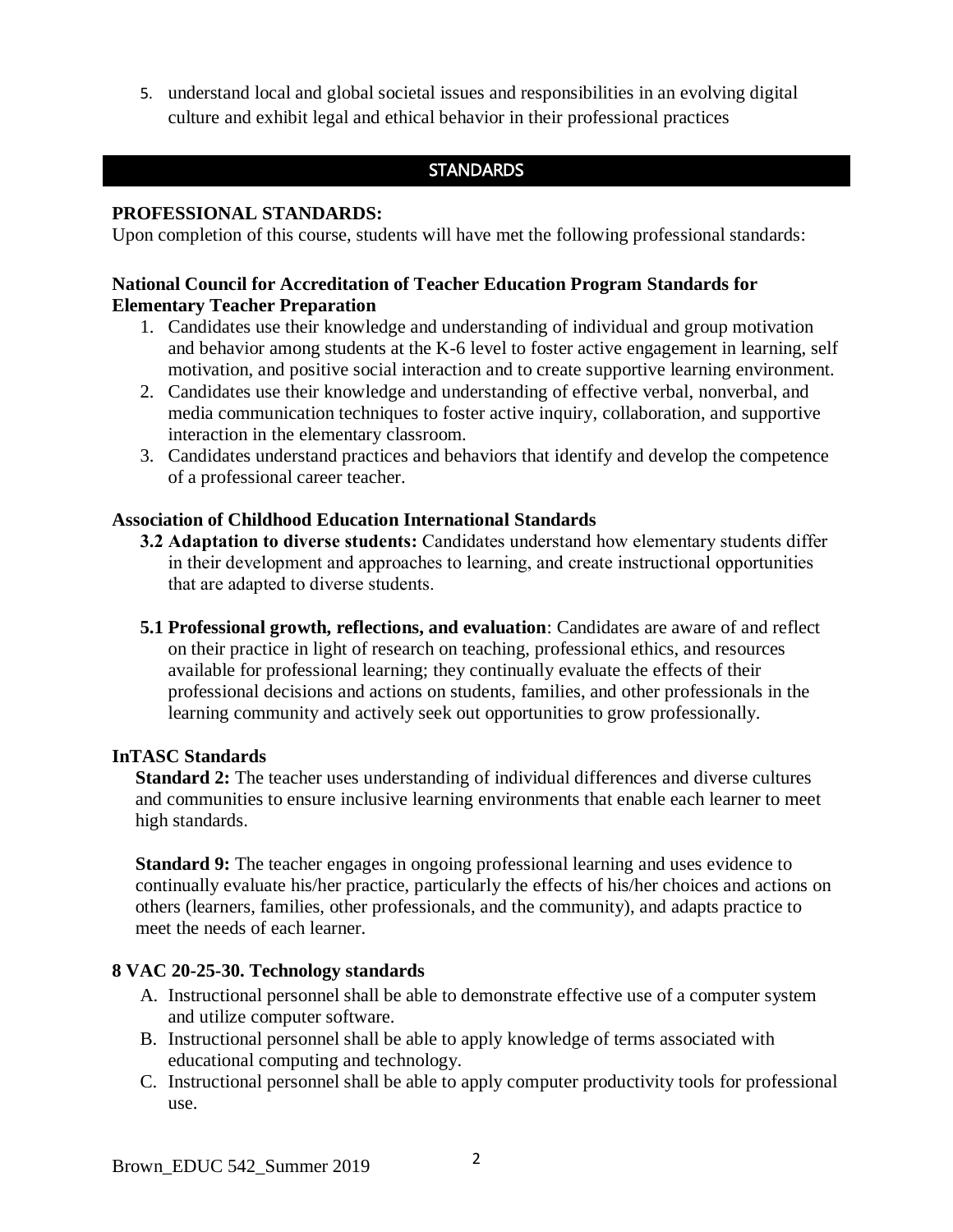D. Instructional personnel shall be able to use electronic technologies to access and exchange information.

# NATURE OF COURSE DELIVERY

This course is structured to use multiple instructional formats. We will engage in face-to-face class sessions as well as several online discussions and activities. Face-to-face and online class sessions will include small/large group discussions and tasks, lecture, and student led activities. **This courses requires 15 hours of field experience.** 

This course uses Blackboard (also Bb) provided through the University. To access our Blackboard site, please use Mozilla Firefox (a free downloadable browser that is most compatible with the Blackboard software). Then go to [mymasonportal.gmu.edu](file:///C:/Users/gmuclass/AppData/Local/Temp/mymasonportal.gmu.edu) and log on using your GMU ID and password. For help logging onto Blackboard, contact Teaching and Learning with Technology [see [http://itusupport.gmu.edu](http://itusupport.gmu.edu/) or call 703-993-8870]. **The instructor cannot assist you with log-on problems.**

#### *Technical Requirements*

*To participate in this course, students will need to satisfy the following technical requirements.* 

- High-speed Internet access with a standard up-to-date browser, either Internet Explorer or Mozilla Firefox is required (note: Opera and Safari are not compatible with Blackboard).
- Students must maintain consistent and reliable access to their GMU email and Blackboard as these are the official methods of communication for this course.
- Students may be asked to create logins and passwords on supplemental websites and/or to download trial software to their computer or tablet as part of the course requirements.
- The following software plug-ins for PCs and Macs, respectively, are available for free download:
	- o Adobe Acrobat Reader: <https://get.adobe.com/reader/>
	- o Windows Media Player: [https://windows.microsoft.com/en](https://windows.microsoft.com/en-us/windows/downloads/windows-media-player/)[us/windows/downloads/windows-media-player/](https://windows.microsoft.com/en-us/windows/downloads/windows-media-player/)
	- o Apple Quick Time Player: [www.apple.com/quicktime/download/](http://www.apple.com/quicktime/download/)

### **COURSE TEXT**

#### **REQUIRED TEXTS:**

Canestrari, A. & Marlowe, B. (2013). *Educational Foundations: An Anthology of Critical Readings (3rd edition).* Sage.

Lewis, A. E. & Diamond, J. B. (2015). *Despite the best intentions: How racial inequality thrives in good schools*. New York: Oxford UP.

Virginia's Standards of Learning for K-6 [\(http://www.pen.k12.va.us\)](http://www.pen.k12.va.us/)

**Additional selected readings will be posted on Bb. [Please note: You are expected to take responsibility for obtaining copies of all required reading in time to prepare for class each week.]**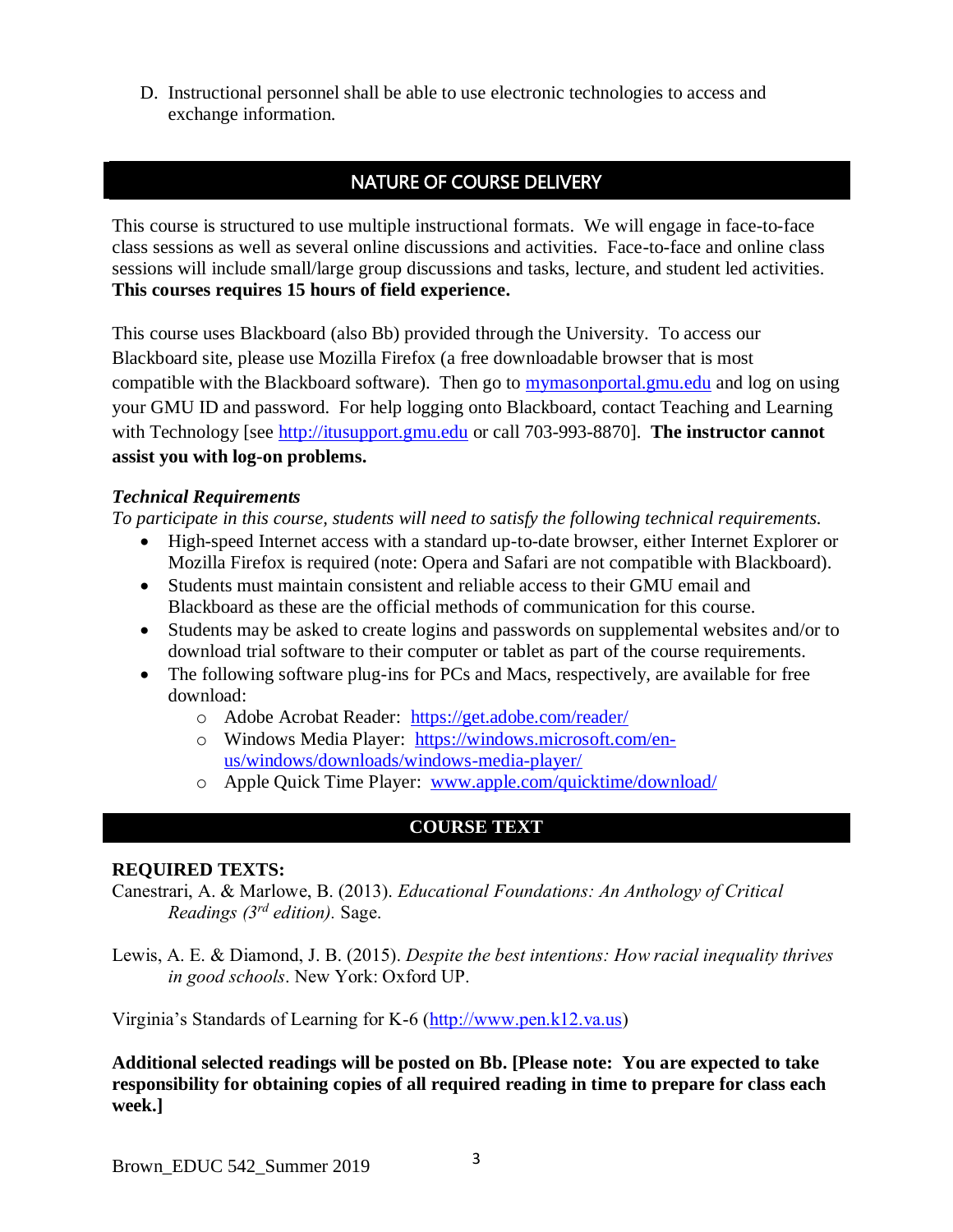You can purchase the book(s) at the bookstore or online (i.e., Amazon).

### **COURSE ASSIGNMENTS & EVALUATIONS**

#### **1. Assignment Descriptions**

*Weekly*

### *a.* **Attendance and Participation** *(5 points per week/25 points total)*

This course operates with the assumption that knowledge is socially constructed and the most meaningful learning opportunities are those where you have the opportunity to offer and explore diverse perspectives with peers. To do this **it is expected that you attend all scheduled classes and asynchronous/synchronous online meetings** outlined within the syllabus. This is especially important given the short timeframe of these courses. Absence from class to observe a religious holiday, to serve jury duty, or to participate in required military service, and medical emergencies are exceptions to the above policy. If you anticipate being absent for any of these reasons, please make arrangements at least 48 hours in advance. In addition, **you are expected to be on time to class** each week unless advance notice has been provided to the instructor.

Students are expected to contribute to both class and online discussion and activities as well as genuinely listen to peers as they do the same. The instructor will also call on students in order to maximize classroom opportunities to hear from ALL of the students enrolled in the course. Remember, participation is more than just talking. Participation should raise the level of academic discourse, which may include asking questions and encouraging exploration, consideration, and learning. To be active participants in class, you must complete all pre-assigned readings and tasks before the class session for which they are assigned. Additionally, cell phones are for emergency use only and it is expected that you will not use cell phones in class for purposes such as texting, social media, or phone calls.

### *b. Literature Circle (5 points per week /25 points total)*

There is a good deal of reading in this course, and it is your responsibility to read the assigned book and article selections every week. Just completing the readings is not enough to maximize your learning opportunities. Therefore, we will use literature circles to frame our weekly discussions of the readings. Each week, you will assume one of the literature circle roles (on BB) and record your responses accordingly in your literature circle discussion board. You will use the prompt provided to guide your discussion of the readings.

*Over the Summer Session*

#### *c. Educational History (10 points)*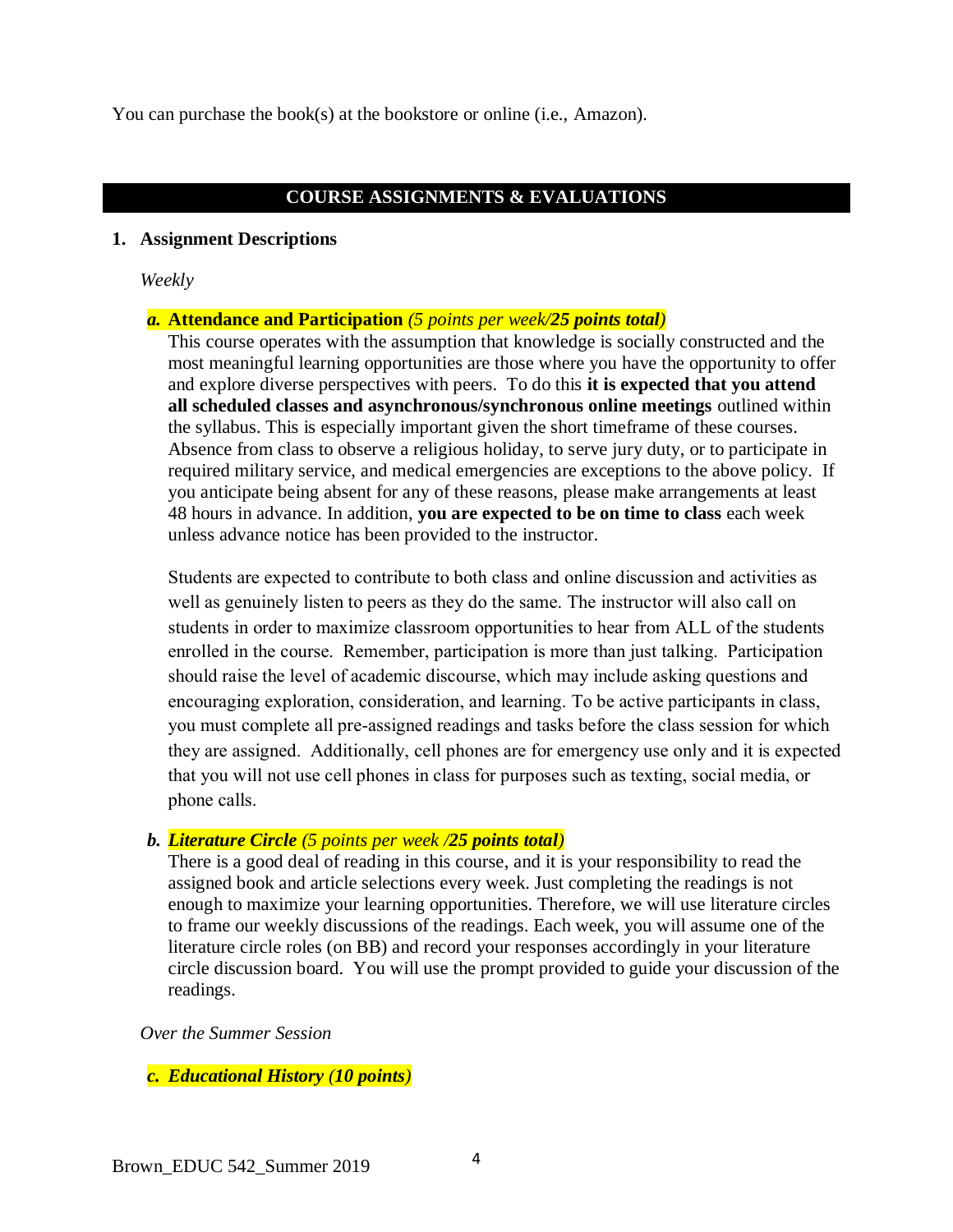We know from the research literature that your prior school experiences as a student (aka-your apprenticeship of observation (Lortie, 1974)) wield incredible influence on your views of teaching and learning. Therefore, it is essential that we explore your K-12 school experiences so that you are aware of the pre-existing perceptions that you bring to teacher preparation. Your Educational History should be 2-3 pages in length and should be an introspective summary/reflection on your memories of teaching/learning in:

- Elementary school
- Middle school
- High School
- College

Questions to guide your introspection and reflection can include:

- When was a time that you felt noticed as individual or as a learner by an educator (e.g. teacher, coach, advisor, staff member, principal, professor, etc.)? Why? What did that person see that others did not?
- What strengths and strategies have you employed to be successful in your educational experiences? When was a time these strategies were not successful?
- What challenges have you encountered in your educational experiences? Why do you think you encountered them? What was the outcome?
- When was a time that you felt unseen/misunderstood/overlooked as an individual or as a learner by an educator (e.g. teacher, coach, advisor, staff member, principal, professor, etc.)? Why?

## *d. Community Mapping Activity (12 points total)* – **PBA**

Within your observation groups, you will complete a community mapping activity. The purpose of this activity is to familiarize you with the myriad of ecological factors that influence students' daily school experiences. As you work with your observation groups, you will create a brief presentation (20 minutes max) that introduces us to the following aspects of your classroom and school:

- 1) A visual tour of both your school and the surrounding community
- 2) School description/demographics
- 3) Community description/demographics (including incorporating outside community resources)
- 4) Aspects of your school that make it unique
- 5) Intersection of course readings/discussions with your school experiences.

The presentation can take any format that your group prefers! **Be creative**☺. Please be cognizant of taking pictures of children—any photographs need to be used only for the purposes of this assignment and not distributed/used in any other forum. Final products of this assignment can be used in your final observation report.

*e. Teacher Beliefs: Developing a Vision Statement (10 points)*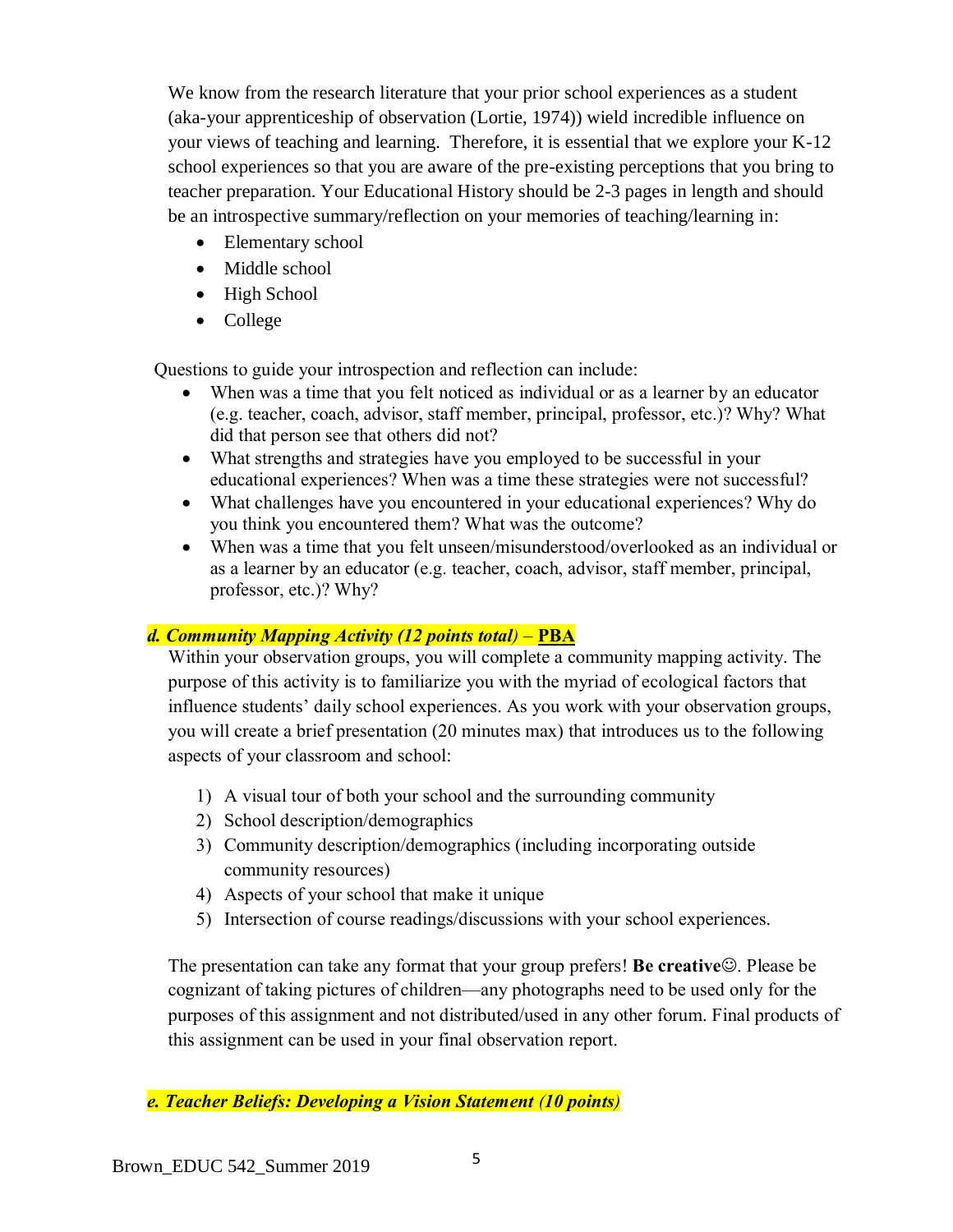You will identify, develop, and refine your beliefs about what teaching and learning entails. These beliefs will likely shift, grow, and deepen as you gain more experience in the classroom and develop your knowledge of theory and practice. As you begin this program, teacher candidates often aspire to something that we are not yet able to do or that we don't do consistently. This assignment serves as an initial tool to uncover what we think is best for teaching and learning and whether this is reflected in our actual teaching practice to support the acquisition of new knowledge and reflective examination of your own teaching practice.

Throughout the course, we will reflect on the prompts below and consider how they relate to one another. We will also take time to consider areas that intersect and sources of tension in your beliefs and preferred practices. You will create a 'working document' that reflects how your thoughts are changing/evolving and we will revisit this to refine/expand your thoughts.

Your 'working document' should include your final beliefs statement which will address each of the following prompts:

- I believe that learning…
- $\bullet$  I believe that teaching...
- I believe the purpose of schooling is...
- I believe my classroom is...
- I believe my students learn best when **they**…
- I believe my students learn best when **I**…
- I believe community/family is/are...
- I believe collaboration is...
- $\bullet$  My professional goals as a teacher are...

This document serves as an evolving draft of your beliefs. Your ideas are expected to be "in progress" so questions and wonderings are acceptable for this draft, due on **June 10.**  You will receive **5 points** for turning in this draft on time.

The final **Vision Statement** should draw upon your draft and other sources of reflective learning and **be only 1-3 sentences**. This should be succinct and get at the core of what you believe about teaching and learning. For example, here is my vision statement:

*My vision as a teacher educator is to develop future teachers who embrace and thoughtfully attend to learner differences by carefully building relationships as well as creating a learning community that best allows instruction to occur for all students.* 

*f. Special Education (SPED) OR English Language Learner (ELL) Portfolio (16 points)* The purpose of this assignment is to integrate your course readings and field experience observations. This will be accomplished through the completion of a series of activities that include readings/reflections, as well as observations. Four Parts will be uploaded into Blackboard to create a portfolio. *You will pick from completing Portfolio 1 or Portfolio 2.*

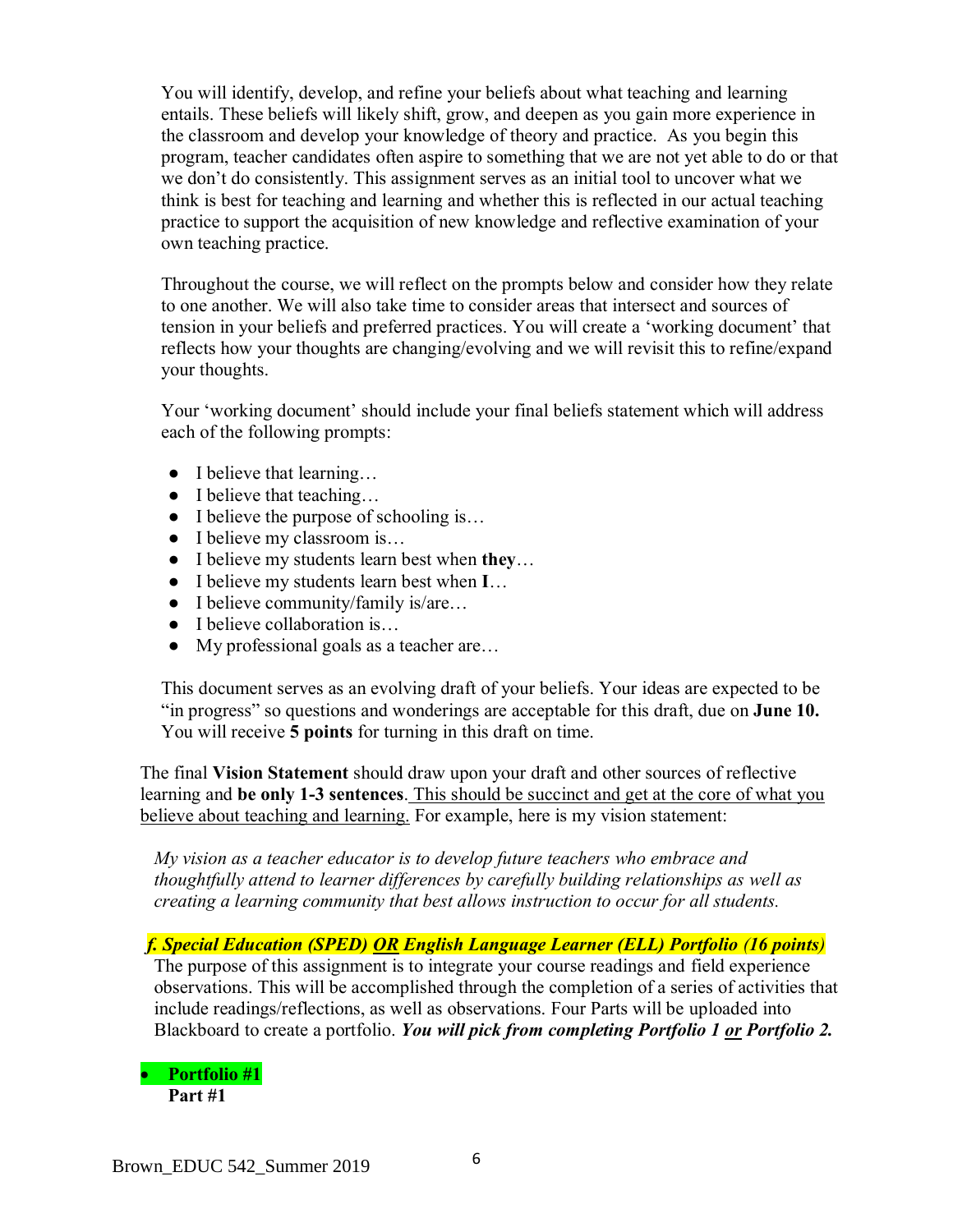## MODULE: *The Pre-Referral Process: Procedures for Supporting Students with Academic and Behavioral Concerns*

- o <https://iris.peabody.vanderbilt.edu/module/preref/>
- o Copy and paste the questions from the assessment into a word document. Write answers and post to Bb.

### **Part #2**

## COMPLETE THE FOLLOWING READINGS:

- o Attention-Deficit/Hyperactivity Disorder: [https://www.nami.org/getattachment/Learn-More/Mental-Health-Fact-Sheet-](https://www.nami.org/getattachment/Learn-More/Mental-Health-Fact-Sheet-Library/ADHD-Fact-Sheet.pdf)[Library/ADHD-Fact-Sheet.pdf](https://www.nami.org/getattachment/Learn-More/Mental-Health-Fact-Sheet-Library/ADHD-Fact-Sheet.pdf)
- o IDEA 2004 Close Up: Evaluation and Eligibility for Specific Learning Disabilities (SLD): [https://www.greatschools.org/gk/articles/evaluation-and](https://www.greatschools.org/gk/articles/evaluation-and-eligibility-for-specific-learning-disabilities/)[eligibility-for-specific-learning-disabilities/](https://www.greatschools.org/gk/articles/evaluation-and-eligibility-for-specific-learning-disabilities/)
- o Learning Disabilities: [http://www.parentcenterhub.org/wp](http://www.parentcenterhub.org/wp-content/uploads/repo_items/fs7.pdf)[content/uploads/repo\\_items/fs7.pdf](http://www.parentcenterhub.org/wp-content/uploads/repo_items/fs7.pdf)
- o Speech & Language Impairments: [http://www.parentcenterhub.org/wp](http://www.parentcenterhub.org/wp-content/uploads/repo_items/fs11.pdf)[content/uploads/repo\\_items/fs11.pdf](http://www.parentcenterhub.org/wp-content/uploads/repo_items/fs11.pdf)

## NEXT CHOOSE ANY ONE OF THE FOLLOWING ACTIVITIES:

- Interview a special education teacher about the identification process (i.e., pre-referral, referral, evaluation, and eligibility) for students at-risk for learning disabilities
- Interview a general education teacher about his/her role in the identification process for students at-risk for learning disabilities
- Interview a special education teacher OR a speech-language pathologist about specific language-based conditions (dyslexia, dysgraphia, dyscalculia, auditory processing disorders)
- Interview a special education teacher about the identification process for students with attention deficit hyperactivity disorder (ADHD)
- Observe in a classroom that includes students with learning disabilities and/or ADHD
- Interview a general education teacher and a special education teacher together about how they support students with or at-risk for learning disabilities and/or ADHD

**REFLECTION:** Complete a 2-3 page reflection on your chosen activities. Suggested prompts are "I learned..." and/or "Prior to... I believed". Incorporate readings above to explain your thinking. Post to Bb/TK20.

## • **Portfolio #2**

### **Part #1**

MODULE: *Teaching English Language Learners: Effective Instructional Practices*

- o <https://iris.peabody.vanderbilt.edu/module/ell/>
- o Copy and paste the questions from the assessment into a word document. Write answers and post to Bb.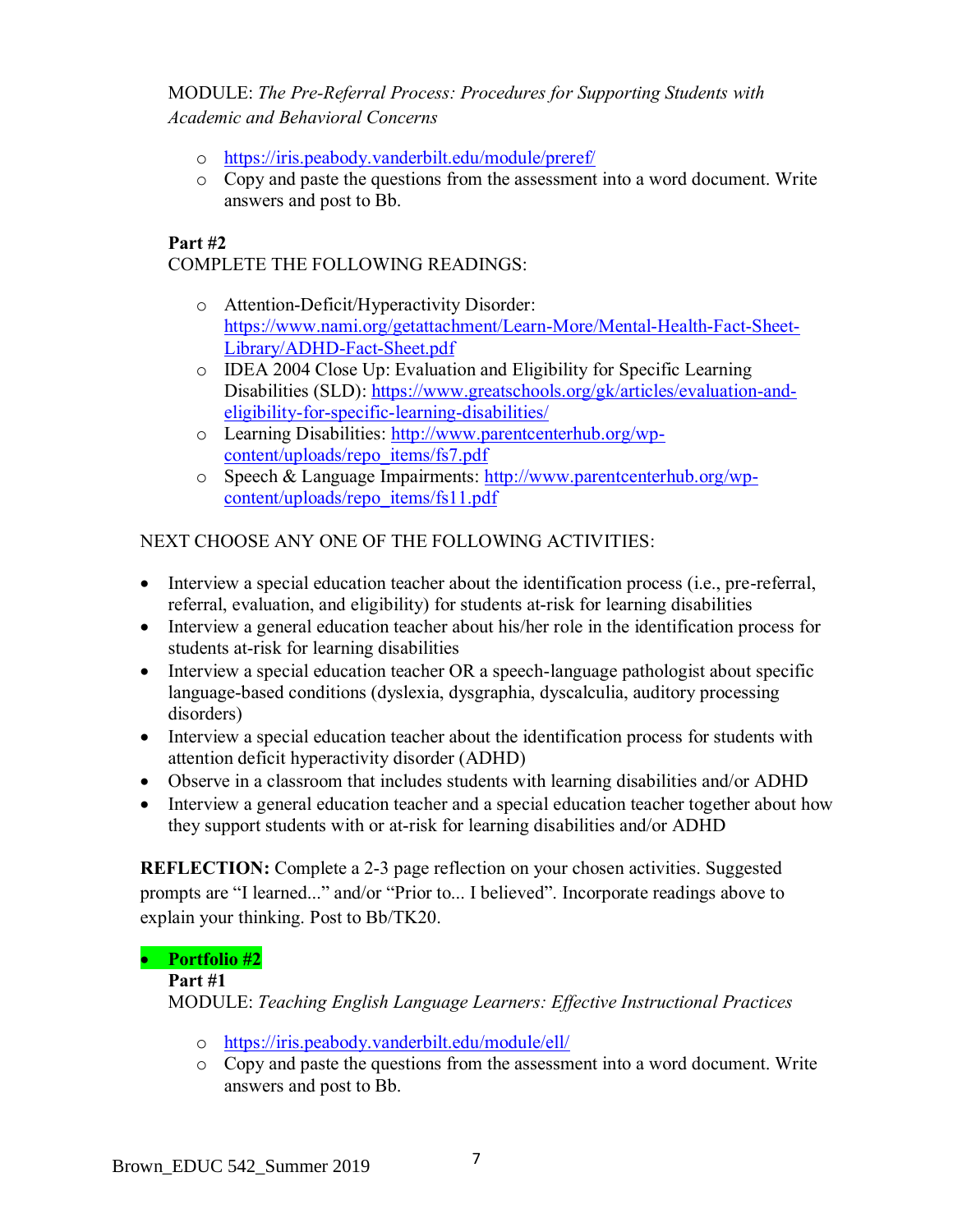#### **Part #2** COMPLETE THE FOLLOWING READINGS:

- Best Practice for ELLs: Peer-Assisted Learning: <http://www.readingrockets.org/article/best-practice-ells-peer-assisted-learning>
- A Multidimensional Approach to Vocabulary Instruction: Supporting English Language Learners in Inclusive Classrooms [http://www.readingrockets.org/article/multidimensional-approach-vocabulary](http://www.readingrockets.org/article/multidimensional-approach-vocabulary-instruction-supporting-english-language-learners)[instruction-supporting-english-language-learners](http://www.readingrockets.org/article/multidimensional-approach-vocabulary-instruction-supporting-english-language-learners)
- Culturally Responsive Literacy Instruction [http://www.niusileadscape.org/docs/FINAL\\_PRODUCTS/NCCRESt/practitioner\\_briefs/](http://www.niusileadscape.org/docs/FINAL_PRODUCTS/NCCRESt/practitioner_briefs/%95%20TEMPLATE/DRAFTS/AUTHOR%20revisions/annablis%20pracbrief%20templates/Literacy_Brief_highres.pdf) [%95%20TEMPLATE/DRAFTS/AUTHOR%20revisions/annablis%20pracbrief%20temp](http://www.niusileadscape.org/docs/FINAL_PRODUCTS/NCCRESt/practitioner_briefs/%95%20TEMPLATE/DRAFTS/AUTHOR%20revisions/annablis%20pracbrief%20templates/Literacy_Brief_highres.pdf) [lates/Literacy\\_Brief\\_highres.pdf](http://www.niusileadscape.org/docs/FINAL_PRODUCTS/NCCRESt/practitioner_briefs/%95%20TEMPLATE/DRAFTS/AUTHOR%20revisions/annablis%20pracbrief%20templates/Literacy_Brief_highres.pdf)
- Standards-based Writing for ELLs [http://www.colorincolorado.org/article/standards](http://www.colorincolorado.org/article/standards-based-writing-ells)[based-writing-ells](http://www.colorincolorado.org/article/standards-based-writing-ells)

## NEXT CHOOSE ONE OF THE FOLLOWING ACTIVITIES:

- Interview an ELL teacher about teaching ELLs
- Interview a general education teacher about teaching ELLs
- Observation of ELL teacher in general education classroom
- Observation of ELL teacher in a pull out model

**REFLECTION:** Complete a 2-3 page reflection on your chosen activities. Suggested prompts are "I learned..." and/or "Prior to... I believed". Incorporate readings above to explain your thinking. Post to Bb/TK20.

| Course<br><b>Outcomes</b> | <b>Assignments</b>                                          |               | <b>Total Points</b> | <b>Due Date</b>              |
|---------------------------|-------------------------------------------------------------|---------------|---------------------|------------------------------|
| 1, 2, 3, 4,               | Attendance and                                              | 5 points/week | 25 points           | Weekly                       |
| 5, 6, 7, 8                | Participation                                               |               |                     |                              |
| 1, 2, 3, 4,<br>5, 6, 7, 8 | <b>Literature Circles</b>                                   | 5 points/week | 25 points           | Weekly                       |
|                           | <b>Educational History</b>                                  |               | 12 points           | 5/25                         |
| 1, 2, 5                   | Community<br><b>Mapping Activity</b><br>(PBA)               |               | 12 points           | 6/17                         |
| 1                         | Teacher Beliefs:<br>Developing a Vision<br><b>Statement</b> |               | 10 points           | Draft: $6/10$<br>Final: 7/14 |
| 1, 2, 3                   | <b>SPED OR ELL</b><br>Portfolio                             |               | 16 points           | 6/30                         |
|                           |                                                             |               | 100 points          |                              |

### **2. Assignment Points and Grading**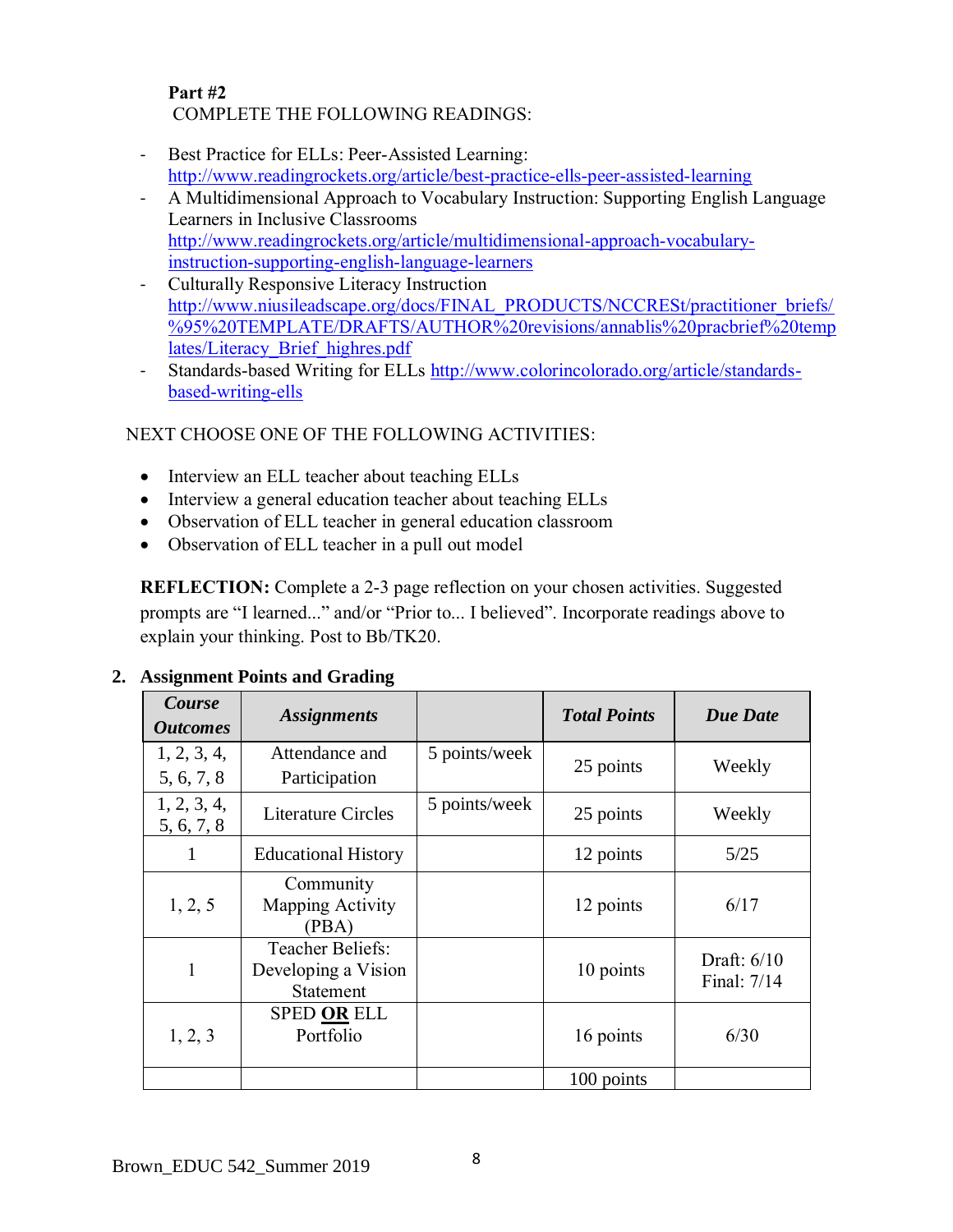## **Grading Policy**

At George Mason University course work is measured in terms of quantity and quality. A credit normally represents one hour per week of lecture or recitation or not fewer than two hours per week of laboratory work throughout a semester. The number of credits is a measure of quantity. The grade is a measure of quality. The university-wide system for grading graduate courses is as follows:

| Grade          | <b>GRADING</b> | <b>Grade Points</b> | <b>Interpretation</b>                                                         |
|----------------|----------------|---------------------|-------------------------------------------------------------------------------|
| $A+$           | $=100$         | 4.00                |                                                                               |
| $\bf{A}$       | 94-99          | 4.00                | Represents mastery of the subject through<br>effort beyond basic requirements |
| $A -$          | 90-93          | 3.67                |                                                                               |
| $B+$           | 85-89          | 3.33                | Reflects an understanding of and the ability                                  |
| B              | 80-84          | 3.00                | to apply theories and principles at a basic                                   |
|                |                |                     | level                                                                         |
| $\mathsf{C}^*$ | 70-79          | 2.00                | Denotes an unacceptable level of                                              |
| $F^*$          | <69            | 0.00                | understanding and application of the basic                                    |
|                |                |                     | elements of the course                                                        |

*\*Remember: A course grade less than B requires that you retake the course.* **Note: "C" is not satisfactory for a licensure course; "F" does not meet requirements of the Graduate School of Education**

\* Although a B- is a satisfactory grade for a course, students must maintain a 3.00 average in their degree program and present a 3.00 GPA on the courses listed on the graduation application.

All CEHD/CHSS undergraduate and graduate students are held to the university grading policies as described in the Academic Policies section of the current catalog, which can be accessed at [http://catalog.gmu.edu.](http://catalog.gmu.edu/)

### **3. Other Assignment Expectations**

- All written assignments **MUST** be **double-spaced, 1" margins and black, 12-point font**  (Times New Roman, Calibri or Arial). **APA format is required.** If you do not have the APA Manual 6<sup>th</sup> edition, the OWL at Purdue is an excellent resource: [https://owl.english.purdue.edu/owl/resource/560/01/.](https://owl.english.purdue.edu/owl/resource/560/01/)
- All assignments are expected at the beginning of the assigned class. Unless prior arrangements have been made with me (*at least 48 hours in advance*), **late submissions will not be accepted** and will **result in a grade of 0** for that assignment.

**\*Please Note:** The GMU Writing Center offers online support via email. They will provide feedback on your writing within one hour. Graduate and professional writing can be difficult; I encourage you to take advantage of this service. [http://writingcenter.gmu.edu/?page\\_id=177](http://writingcenter.gmu.edu/?page_id=177)

• It is expected that all class assignments will be submitted on time to the correct location; therefore, **late assignments will not receive full credit**. Assignments turned in late will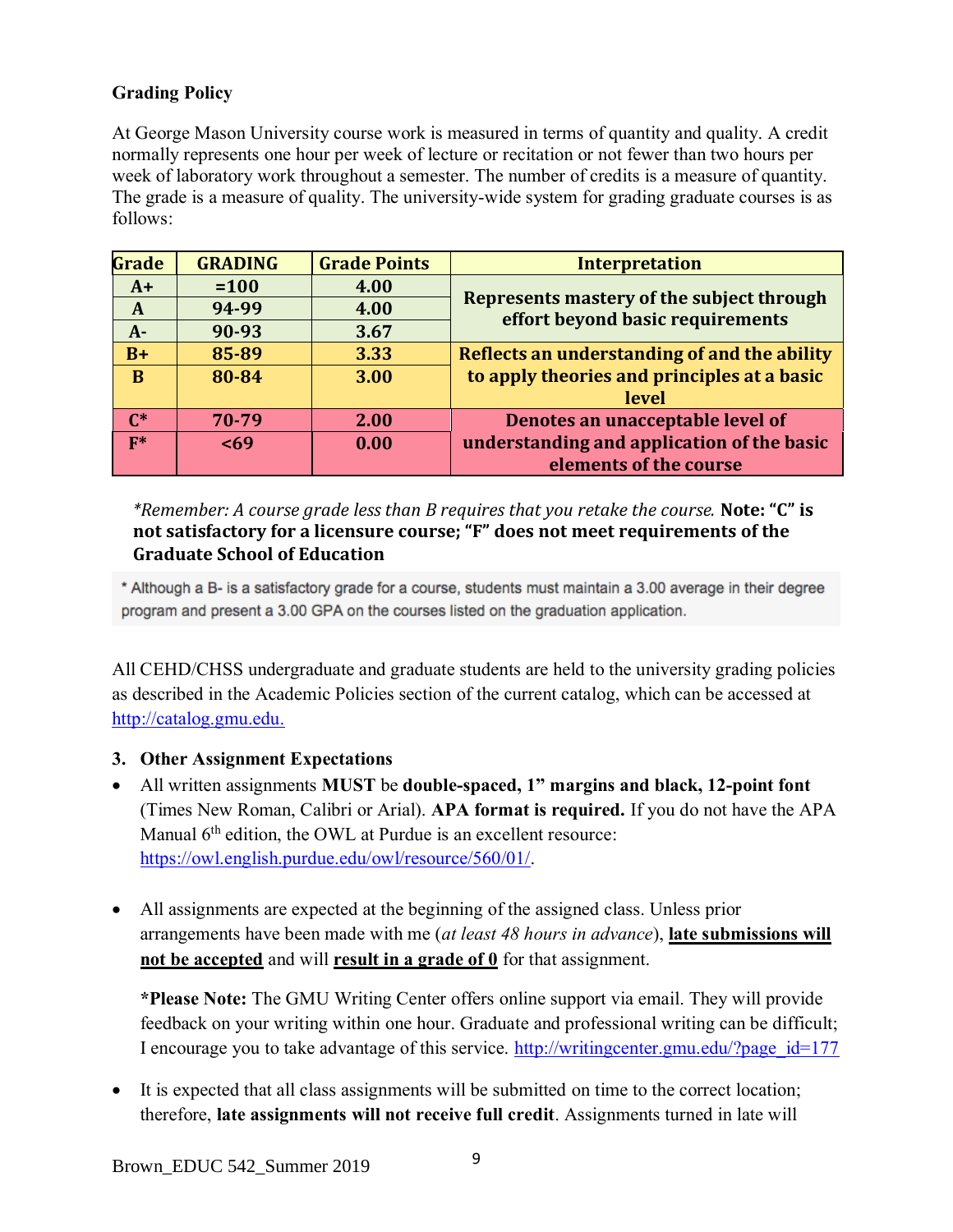receive an automatic deduction of one letter grade making the highest possible score equivalent to 80% (B-). All assignments must be submitted to BLACKBOARD on the due date stated within the course calendar (see below) and should be submitted at the beginning of class. All assignments must be saved with your Last Name and Assignment Title (e.g., **Brown\_TeachingBeliefStatement**).

**\*Please Note:** *I reserve the right to add, alter, or omit any assignment as necessary during the course of the semester.*

## **4. TK20/Performance-Based Assessment(s) Submission Requirement**

Every student registered for any Elementary Education course with a required TK20 performance-based assessment(s) (designated as such in the syllabus). Each student must submit this/these assessment(s) to Tk20 through *'Assessments'* in Blackboard. Failure to submit the assessment(s) to Tk20 (through Blackboard) will result in the course instructor reporting the course grade as Incomplete (IN). Unless this grade is changed upon completion of the required Tk20 submission, the IN will convert to an F nine weeks into the following semester.

## **CORE VALUES COMMITMENT**

The College of Education and Human Development is committed to collaboration, ethical leadership, innovation, research-based practice, and social justice. Students are expected to adhere to these principles: [http://cehd.gmu.edu/values/.](http://cehd.gmu.edu/values/)

# **GMU POLICIES AND RESOURCES FOR STUDENTS**

### *Policies*

- Students must adhere to the guidelines of the Mason Honor Code (see <https://catalog.gmu.edu/policies/honor-code-system/> ).
- Students must follow the university policy for Responsible Use of Computing (see [http://universitypolicy.gmu.edu/policies/responsible-use-of-computing/\)](http://universitypolicy.gmu.edu/policies/responsible-use-of-computing/).
- Students are responsible for the content of university communications sent to their Mason email account and are required to activate their account and check it regularly. All communication from the university, college, school, and program will be sent to students **solely** through their Mason email account.
- Students with disabilities who seek accommodations in a course must be registered with George Mason University Disability Services. Approved accommodations will begin at the time the written letter from Disability Services is received by the instructor (see <https://ds.gmu.edu/>).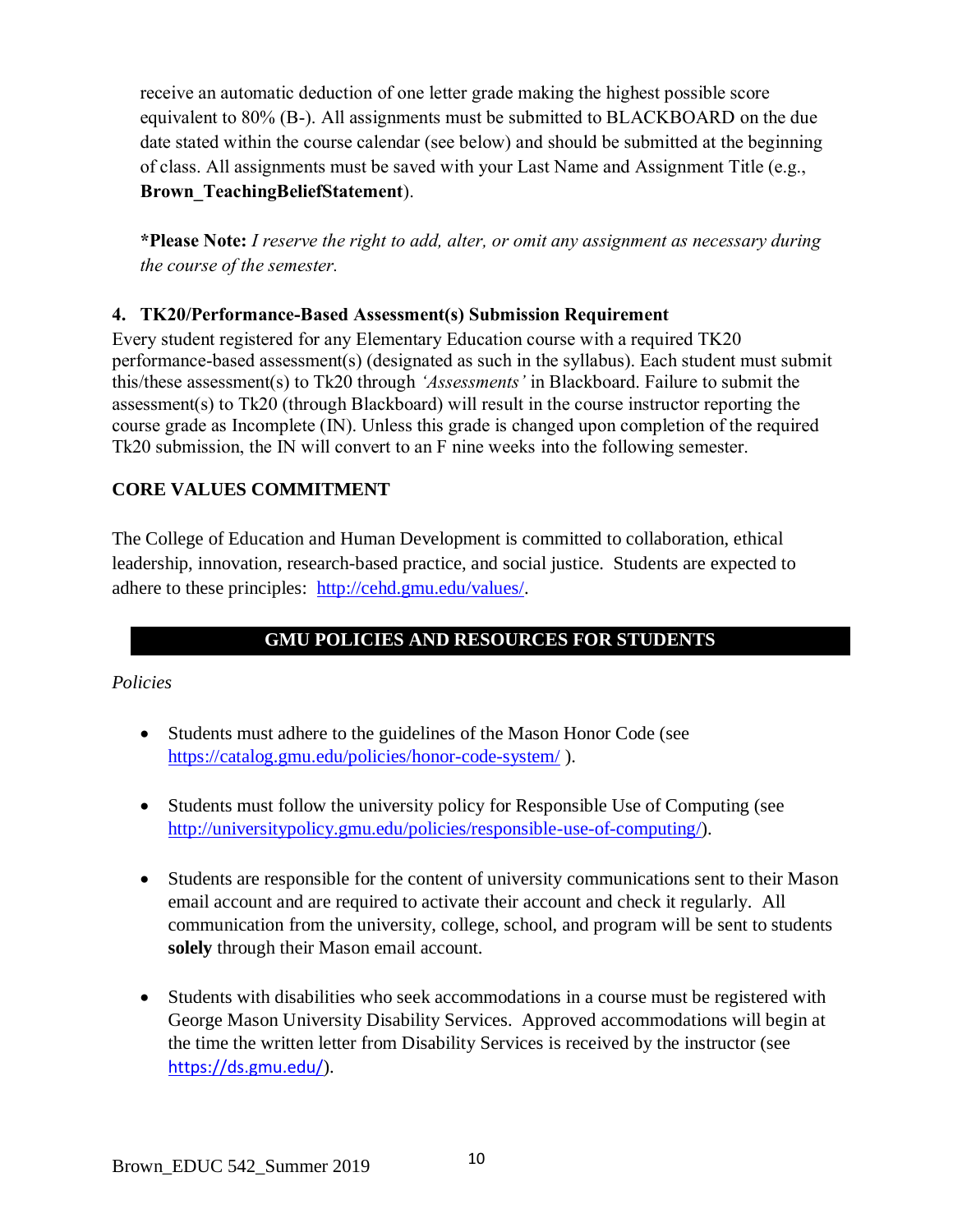

College of Education and Human Development **Accreditation and Program Improvement** 4400 University Dr MS 6C13, Fairfax, VA 22030 Phone: (703) 993-5290 Fax: (703) 993-5701

• Students must silence all sound emitting devices during class unless otherwise authorized by the instructor.

#### *Campus Resources*

- Support for submission of assignments to Tk20 should be directed to  $tk20$ help@gmu.edu or [https://cehd.gmu.edu/aero/tk20.](https://cehd.gmu.edu/aero/tk20) Questions or concerns regarding use of Blackboard should be directed to [http://coursessupport.gmu.edu/.](http://coursessupport.gmu.edu/)
- For information on student support resources on campus, see <https://ctfe.gmu.edu/teaching/student-support-resources-on-campus>

**For additional information on the College of Education and Human Development, please visit our website [https://cehd.gmu.edu/students/.](https://cehd.gmu.edu/students/)**

**For additional information on the College of Education and Human Development, Graduate School of Education, please visit our website [http://gse.gmu.edu/.](http://gse.gmu.edu/)**

#### **EMERGENCY PROCEDURES**

You are encouraged to sign up for emergency alerts by visiting the website [https://alert.gmu.edu.](https://alert.gmu.edu/) There are emergency posters in each classroom explaining what to do in the event of crises. Further information about emergency procedures exists on <http://gmu.edu/service/cert>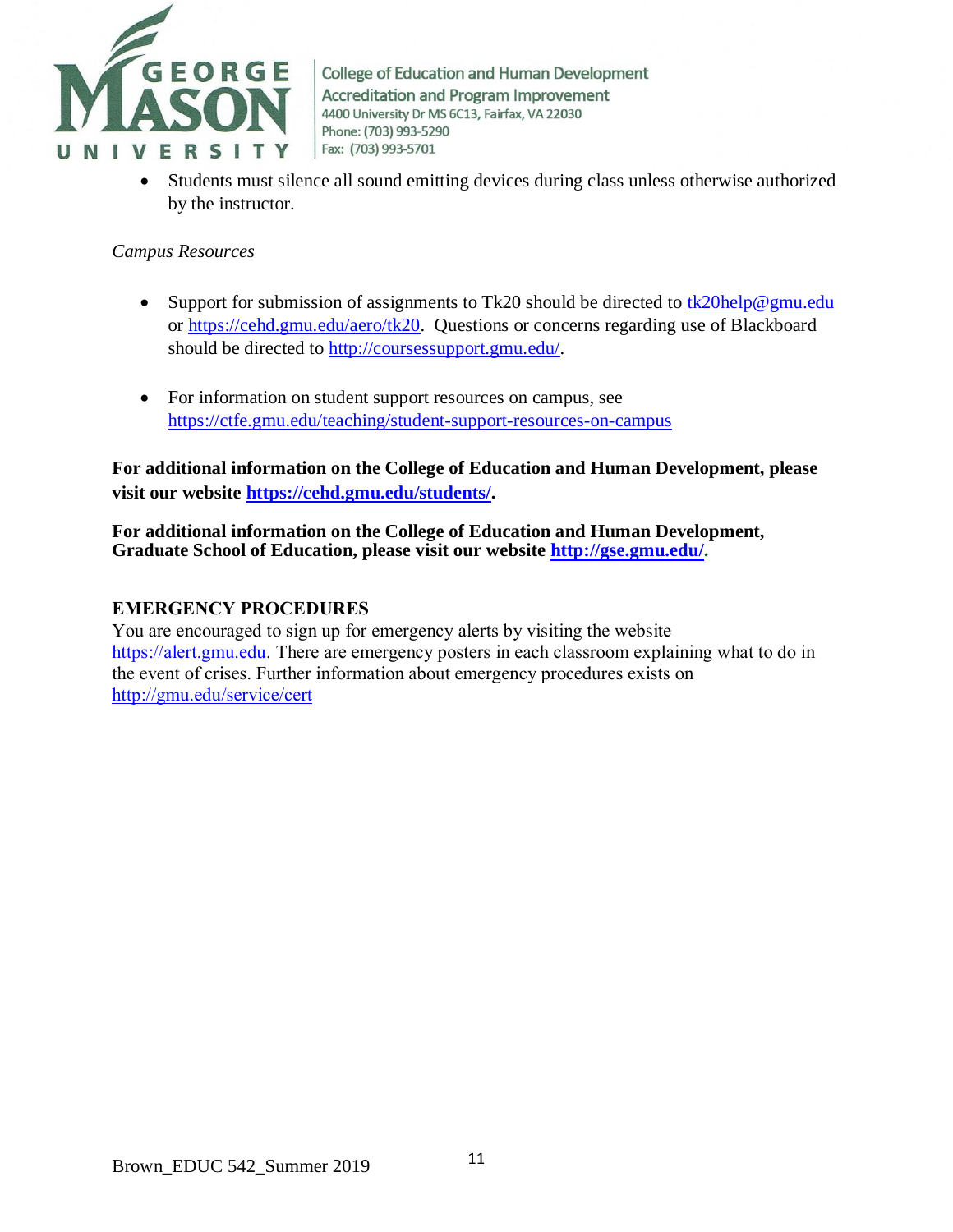

College of Education and Human Development **Accreditation and Program Improvement** 4400 University Dr MS 6C13, Fairfax, VA 22030 Phone: (703) 993-5290 Fax: (703) 993-5701

#### IMPORTANT INFORMATION FOR LICENSURE COMPLETION

Memo:

**To:** all CEHD students seeking student teaching internships in spring 2018 and forward **From:** Jeff Davis, Director of Educator Preparation, CEHD **Re:** Internship application requirements **Date:** May 1, 2017

Students – please note the following requirements for Spring 2018 internship applications.

No extensions to the application deadlines will be given for missing/incorrect/failing test scores, missing endorsements, or missing/incorrect CPR/AED/First Aid certifications.

Student Clinical Practice: Internship Application Requirements

### **TESTING**

Since 2015, internship applications must include **all** official and passing test scores must be submitted and in the Mason system (i.e. Banner/PatriotWeb) by the internship application deadline. Allow a **minimum** of six weeks for official test scores to arrive at Mason. Testing too close to the application deadline means scores will not arrive in time and the internship application will not be accepted.

For Spring 2018 internships, this means that the latest you could test in time for scores to be reported to Mason by September  $15<sup>th</sup>$  is August  $1<sup>st</sup>$ .

Required tests:

- Praxis Core Academic Skills for Educators Tests (or qualifying substitute)
- VCLA
- RVE (specific programs only...see link below)
- ACTFL (Foreign Language only…unofficial scores are acceptable *for this test only*)
- Praxis II (content knowledge exam in your specific endorsement area)

For details, please check<http://cehd.gmu.edu/teacher/test/>

#### **ENDORSEMENTS**

Please note that ALL endorsement coursework must be completed, with all transcripts submitted and approved by the CEHD Endorsement Office, prior to the internship application deadline. Since the internship application must be submitted in the semester prior to the actual internship, please make an appointment to meet with the Endorsement Specialist and plan the completion of your Endorsements accordingly.

#### **CPR/AED/First Aid – NEW hands-on training required for licensure!**

Due to a recent change in Virginia law, effective July 1, 2017, all new license applications and license renewals must include verification that "hands-on" First Aid/CPR/AED training was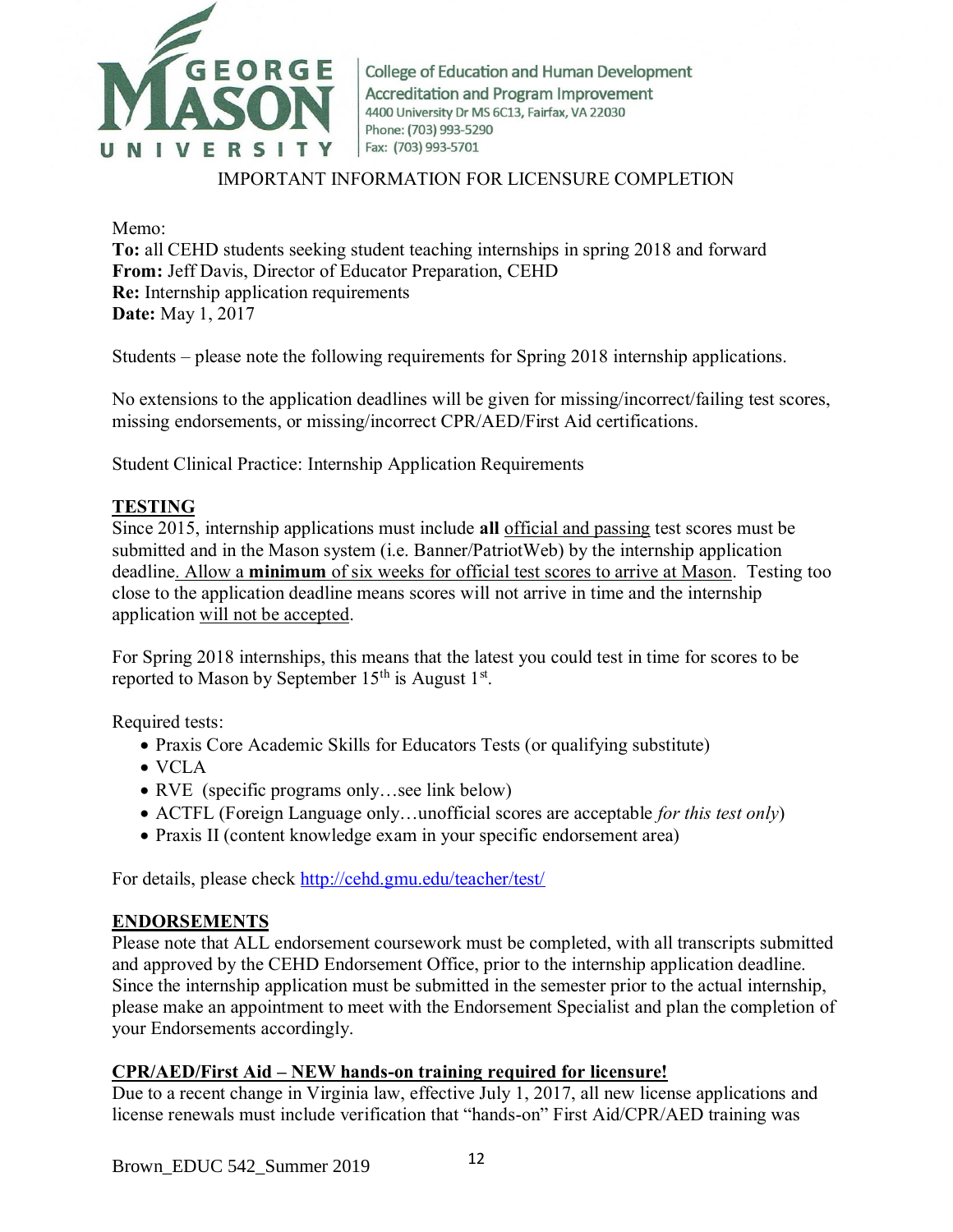completed. This means that applications for spring 2018 internships must also include verification of completing "hands-on" training. After June 30, 2017, the online training will no longer be accepted.

Emergency First Aid, CPR, and Use of AED Certification or Training requirement must be submitted and in the Mason system (i.e. Banner/PatriotWeb) by the application deadline. Students must submit one of the "acceptable evidence" documents listed at <http://cehd.gmu.edu/teacher/emergency-first-aid> to the CEHD Educator Preparation Office. In order to have the requirement reflected as met in the Mason system, documents can be scanned/e-mailed to [internsh@gmu.edu](mailto:internsh@gmu.edu) or dropped-off in Thompson Hall, Suite 1700.

DYSLEXIA AWARENESS TRAINING – NEW requirement for licensure! Effective July 1, 2017, every person seeking initial licensure or renewal of a license shall complete awareness training, provided by VDOE, on the indicators of dyslexia, as that term is defined by the board and regulations, and the evidence-based interventions and accommodations for dyslexia. The training module is located at

[http://www.doe.virginia.gov/teaching/licensure/dyslexia-module/story.html.](http://www.doe.virginia.gov/teaching/licensure/dyslexia-module/story.html)

Similar to the Child Abuse Prevention Module, students will need to save and print out the completion certificate at the end of the module.

## **BACKGROUND CHECKS/FINGERPRINTING**

All local school systems require students to complete a criminal background check through their human resources office (not through George Mason University) **prior to beginning the internship**. Detailed instructions on the process will be sent to the student from either the school system or Mason.

When applying for their background check/fingerprinting, students are **strongly advised** to disclose any/all legal incidents that may appear on their records. School divisions can and will withhold internship placement if discrepancies are found between a student's disclosure and their official judicial record. Students must assume the risk that classes may be deferred and their program progress delayed or altered due to the individual severity of notations on such a check and review by individual agencies.

## **PLEASE NOTE:**

Your G# must be clearly noted (visible and legible) on the face of any & all documents that you submit.

# **APPLICATION**

The internship application can be downloaded at [http://cehd.gmu.edu/teacher/internships-field](http://cehd.gmu.edu/teacher/internships-field-experience)[experience](http://cehd.gmu.edu/teacher/internships-field-experience)

### DEADLINES

Spring 2018 internship application deadline:

\* Traditional Internship: *September 15, 2017*

\* On-the Job Internship: *November 1, 2015*

If you have any questions about the above requirements, **don't wait** - please contact your advisor or the Clinical Practice Specialist at [internsh@gmu.edu](mailto:internsh@gmu.edu) Please be sure to include your G# and program/content area information in your email.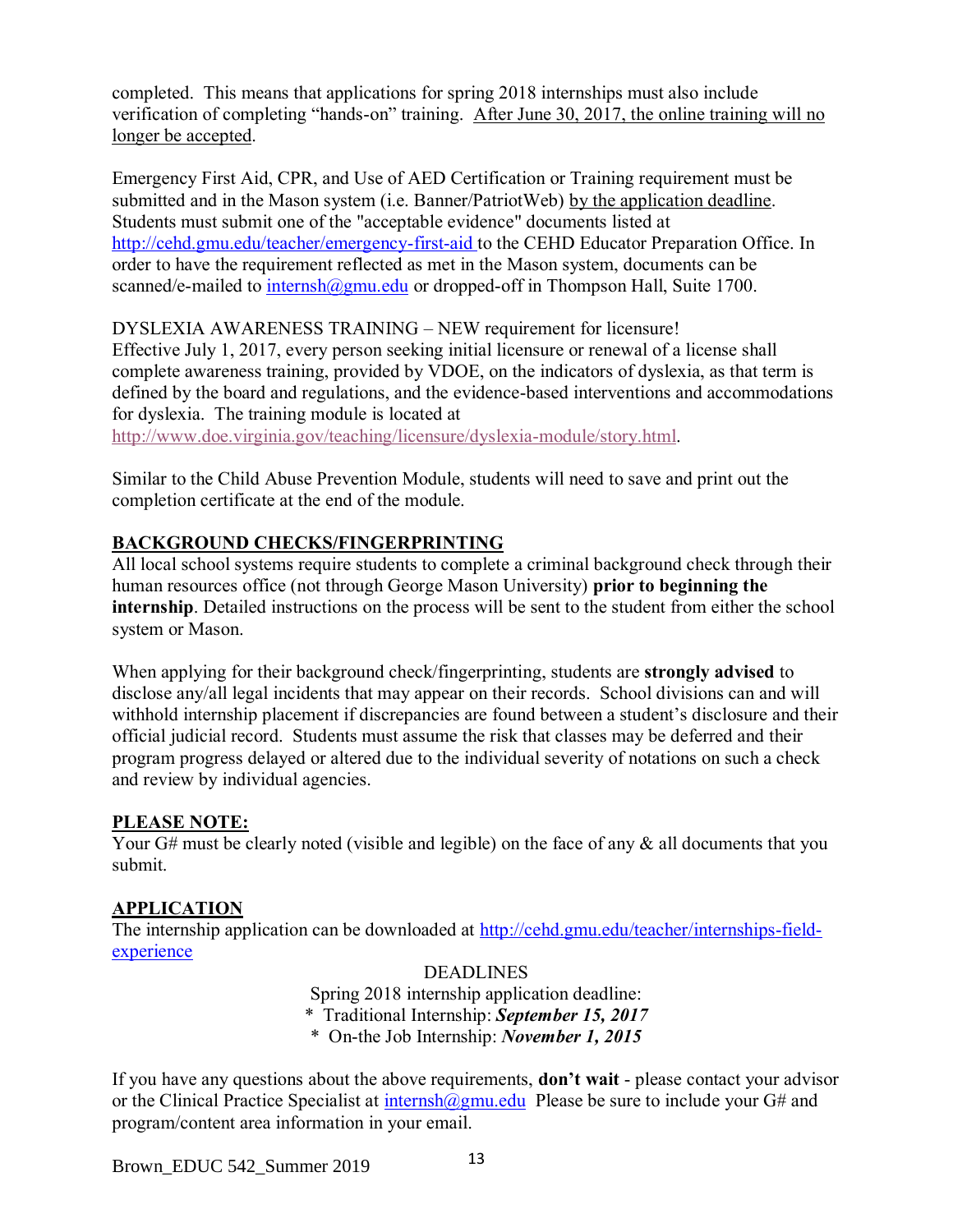This communication to you, including all requirements and deadlines, will be referenced upon receipt of any request for application deadline extension.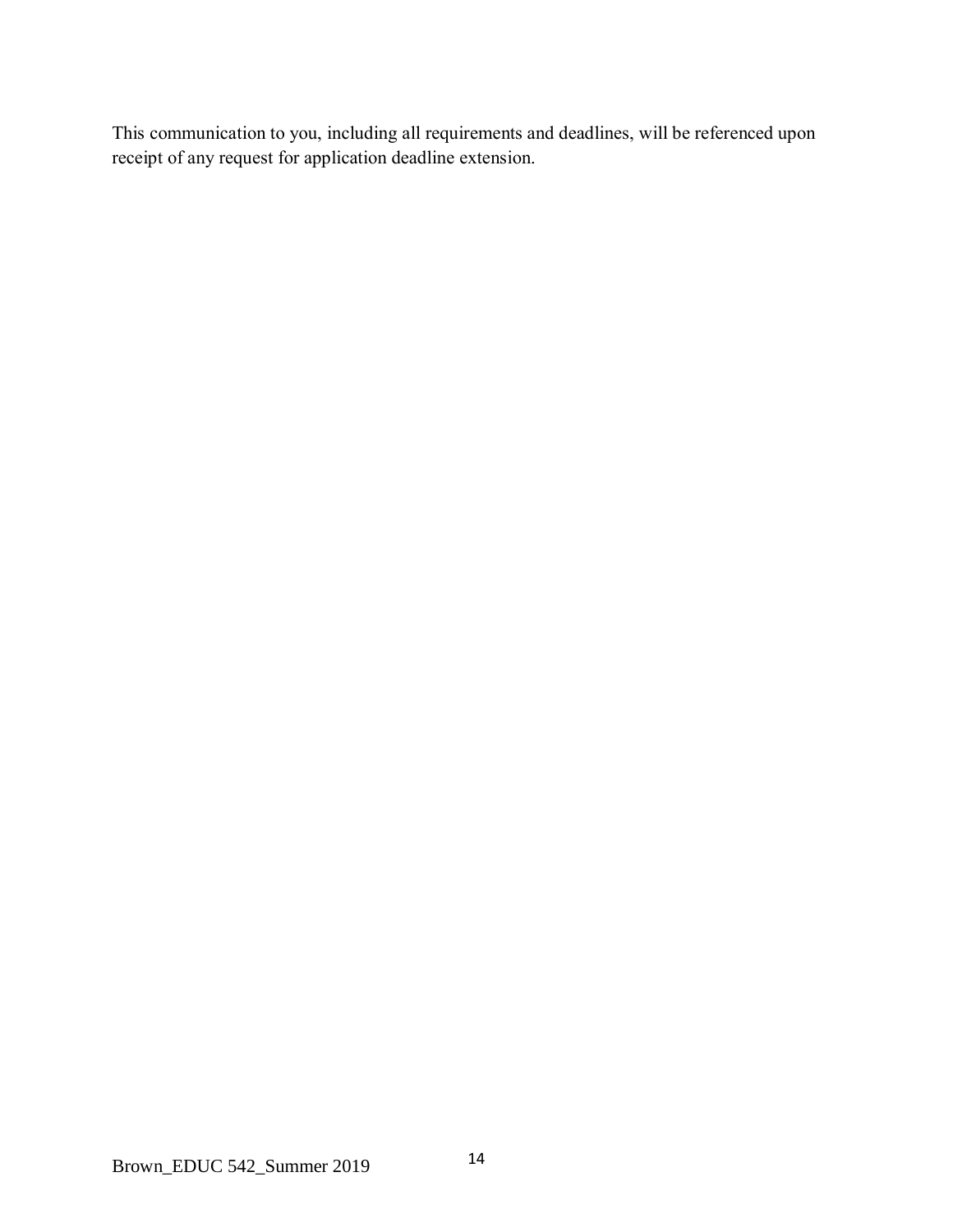## **TENTATIVE CLASS SCHEDULE:**

## *Note: Calendar is tentative and may be modified in line with course needs.*

| <b>WEEK ONE</b>                |                                                                                                                                                                                                                                                                    |                                                                                                                                                                                                                              |                                                                                                   |  |
|--------------------------------|--------------------------------------------------------------------------------------------------------------------------------------------------------------------------------------------------------------------------------------------------------------------|------------------------------------------------------------------------------------------------------------------------------------------------------------------------------------------------------------------------------|---------------------------------------------------------------------------------------------------|--|
| Date                           | <b>Guiding Questions/Topics</b>                                                                                                                                                                                                                                    | <b>Readings Due</b>                                                                                                                                                                                                          | <b>Assignments Due</b>                                                                            |  |
| May 20                         | <b>Introducing Groveton Elementary</b><br>School!                                                                                                                                                                                                                  | Canestrari & Marlowe, Part 1                                                                                                                                                                                                 | Read syllabus and assigned readings                                                               |  |
|                                | Where is the school located?<br>Who are the leaders?                                                                                                                                                                                                               | McDevitt/Ormrod Chapter 1                                                                                                                                                                                                    | Complete student information form                                                                 |  |
|                                | Where does GES stand regarding<br>community demographics?                                                                                                                                                                                                          | McDevitt/Ormrod Chapter 3                                                                                                                                                                                                    |                                                                                                   |  |
|                                | What does foundations of education<br>mean?<br>Who are we as individuals?<br>Who are we as future teachers?<br>How do we organize to best<br>serve our students and our<br>profession?<br>What are the dispositions we<br>must display to show<br>professionalism? | <b>Readings Uploaded to Blackboard (and</b><br>emailed to students)<br>Willing to Be Disturbed<br>Toward A Conception of Culturally<br>Responsive Classroom<br>"Professionalism checklist" - Introduction<br>to dispositions |                                                                                                   |  |
|                                | Why is the ecological model of<br>development relevant for schools,<br>teaching and student learning?<br>How do we engage in developmental<br>observations? <b>[Reading on observation</b><br>read in class]                                                       |                                                                                                                                                                                                                              |                                                                                                   |  |
| Online<br>May $20 -$ May<br>26 | Who are our home-school partners?<br>What does it mean to engage families?                                                                                                                                                                                         | <b>Readings Uploaded to Blackboard (and</b><br>emailed to students)<br>Halgunseth, Peterson, Stark, & Moodie<br>(2009)- Family engagement, diverse<br>families, and ECE - JIGSAW activity<br>across literature circles       | Honor Code Online Module<br><b>APA Online Module</b><br>Work on Community Mapping<br>Presentation |  |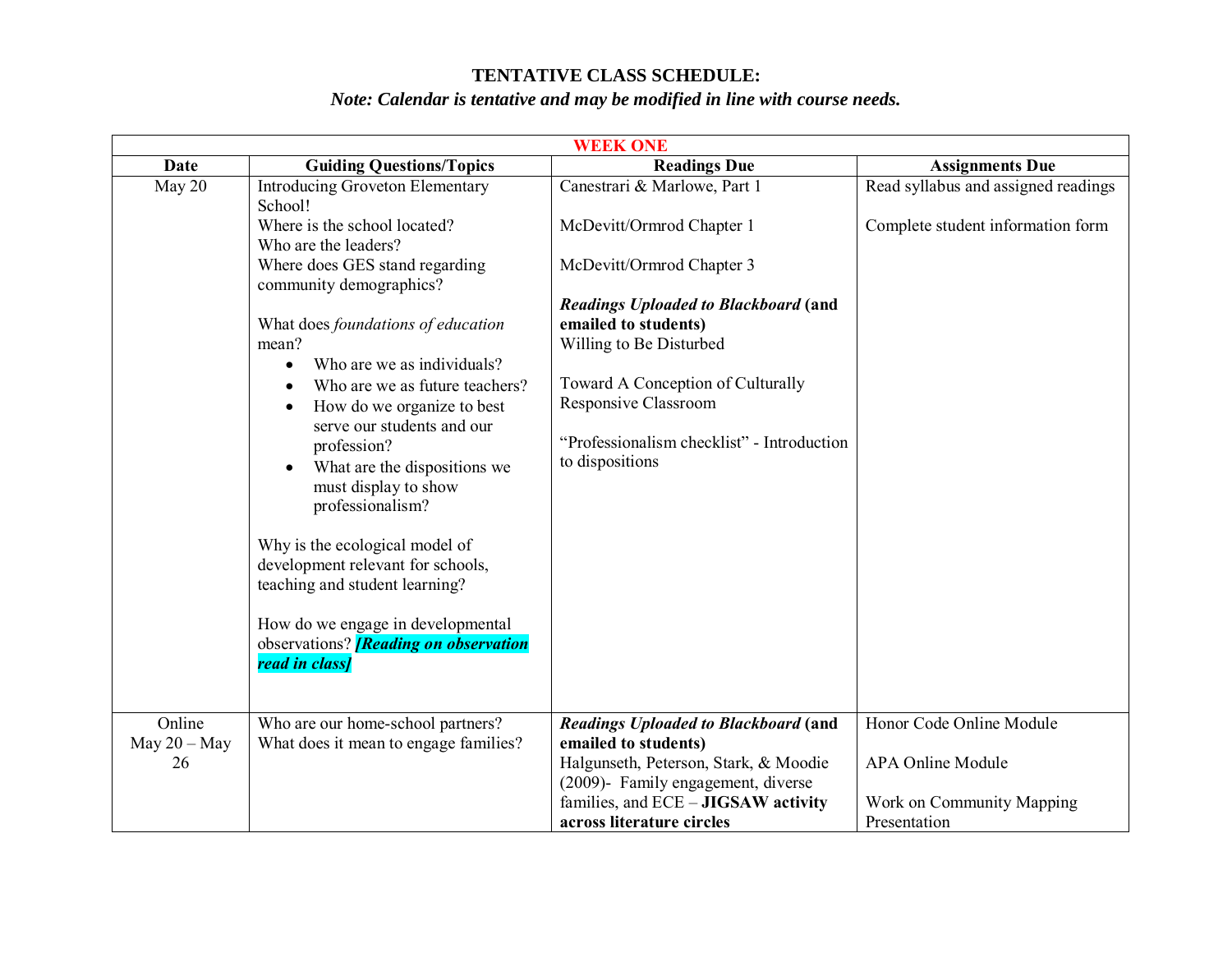|                                                               |                                                                                                                                                                                                                                                                                                                                                                                                                                             | Family Engagement and the Responsive<br>Educator<br>Teacher as Family Communication |                                       |
|---------------------------------------------------------------|---------------------------------------------------------------------------------------------------------------------------------------------------------------------------------------------------------------------------------------------------------------------------------------------------------------------------------------------------------------------------------------------------------------------------------------------|-------------------------------------------------------------------------------------|---------------------------------------|
|                                                               |                                                                                                                                                                                                                                                                                                                                                                                                                                             | Facilitator                                                                         |                                       |
|                                                               |                                                                                                                                                                                                                                                                                                                                                                                                                                             | Lewis & Diamond, Chapter 1                                                          |                                       |
| By May 26<br>$\omega$ 4pm                                     |                                                                                                                                                                                                                                                                                                                                                                                                                                             |                                                                                     | Literature circle discussion post     |
|                                                               |                                                                                                                                                                                                                                                                                                                                                                                                                                             | <b>WEEK TWO</b>                                                                     |                                       |
| Date                                                          | <b>Guiding Questions/Topics</b>                                                                                                                                                                                                                                                                                                                                                                                                             | <b>Readings Due</b>                                                                 | <b>Assignments Due</b>                |
| May 29<br>(WEDNESDAY)                                         | What is culture? How may our personal<br>biases of culture influence our teaching?                                                                                                                                                                                                                                                                                                                                                          | Lewis & Diamond, Chapter 2<br>Canestrari & Marlowe, Part 2                          | Developmental Observation Journal     |
|                                                               | What are the purposes of school?<br>*Historical/political<br>*Social<br>*Economic<br>How does the brain influence physical<br>development and learning?<br>In what ways are learners and<br>communities different? <b>[Reading on</b> ]<br><i>inquiry read in class]</i><br>What are the InTasc standards and<br>technology standards that guide our<br>coursework? [InTasc and Technology<br>standards provided and discussed in<br>class] | McDevitt/Ormrod Chapter 5 (p. 152-184<br>and 192-196) Optional p. 185-191           |                                       |
| Online<br>May $27 -$ June 2<br><b>(START</b><br><b>EARLY)</b> | For whom does school 'work'? Not<br>work?                                                                                                                                                                                                                                                                                                                                                                                                   | Lewis & Diamond, Chapter 3<br>Jensen Chapter                                        | Work on Community Mapping<br>Activity |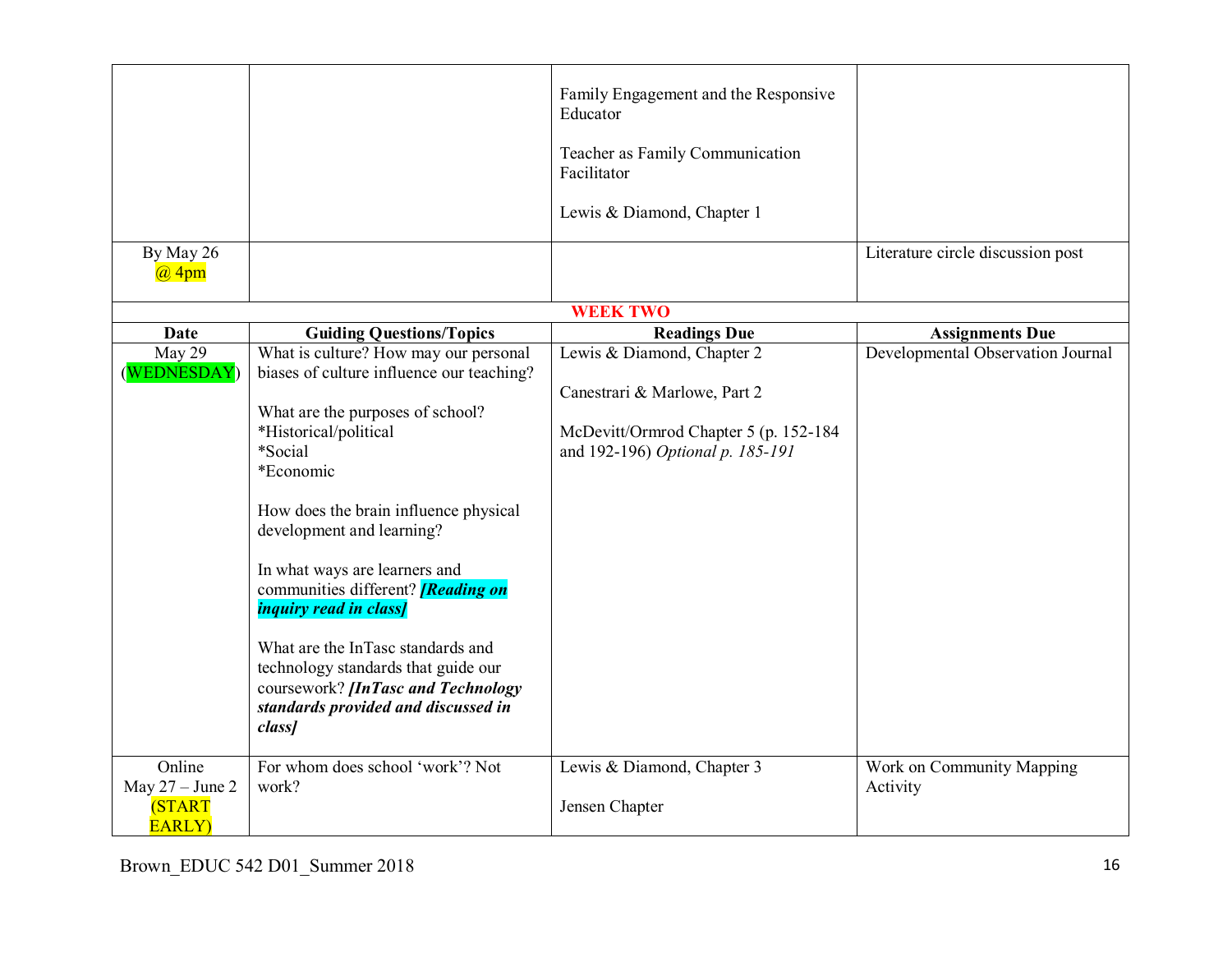|                                          |                                                                                                                                                                                                                                                      |                                                            | Work on Physical Development<br>Report                                                                                                                                                                            |
|------------------------------------------|------------------------------------------------------------------------------------------------------------------------------------------------------------------------------------------------------------------------------------------------------|------------------------------------------------------------|-------------------------------------------------------------------------------------------------------------------------------------------------------------------------------------------------------------------|
| By June $2$<br>$\omega$ 4pm              |                                                                                                                                                                                                                                                      |                                                            | Literature circle discussion post                                                                                                                                                                                 |
|                                          |                                                                                                                                                                                                                                                      | <b>WEEK THREE</b>                                          |                                                                                                                                                                                                                   |
| <b>Date</b>                              | <b>Guiding Questions/Topics</b>                                                                                                                                                                                                                      | <b>Readings Due</b>                                        | <b>Assignments Due</b>                                                                                                                                                                                            |
| June 3                                   | What theories of cognitive development<br>influence how we teach elementary<br>students?                                                                                                                                                             | McDevitt/Ormrod Chapter 6<br>McDevitt/Ormrod Chapter 7     | <b>Educational History Paper due</b><br>Developmental Observation Journal                                                                                                                                         |
|                                          | Who are our students and how are they<br>different from/alike each other, us, and<br>peers from decades past?<br>*Considering Race, Gender, and Special<br><b>Needs</b><br>*Global migration<br>*Poverty<br>How do we engage in reflective practice? | Canestrari & Marlowe, Part 3<br>Lewis & Diamond, Chapter 4 |                                                                                                                                                                                                                   |
| Online<br>June $3 -$ June 9<br>By June 9 | [Reading on reflection read in class]<br>What are the major federal, state, and<br>local policies impacting schools today?                                                                                                                           | Canestrari & Marlowe, Part 4<br>McDevitt/Ormrod Chapter 14 | Work on Community Mapping<br>Activity<br>Work on Physical Development<br>Report<br>Work on Teaching Belief Statement<br>Draft<br>Review SPED and ELL Portfolio<br>Assignment<br>Literature circle discussion post |
| $\omega$ 4pm                             |                                                                                                                                                                                                                                                      |                                                            |                                                                                                                                                                                                                   |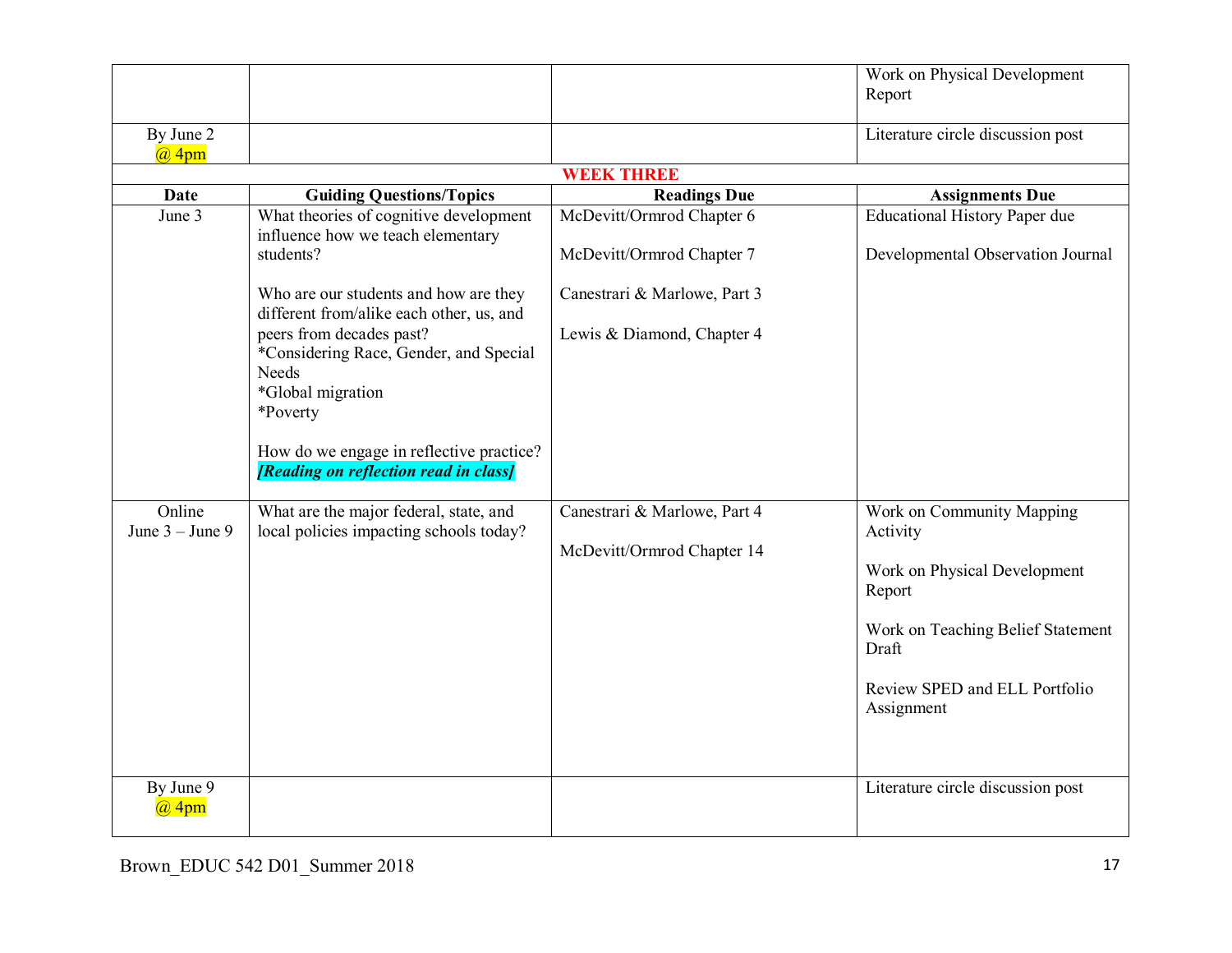| <b>WEEK FOUR</b>                 |                                                                                                                                                                                                                                                                                                                                                                                                  |                                                                                                                                                                                                                                                                                                                                                                                                                          |                                                                                                                                                                    |  |
|----------------------------------|--------------------------------------------------------------------------------------------------------------------------------------------------------------------------------------------------------------------------------------------------------------------------------------------------------------------------------------------------------------------------------------------------|--------------------------------------------------------------------------------------------------------------------------------------------------------------------------------------------------------------------------------------------------------------------------------------------------------------------------------------------------------------------------------------------------------------------------|--------------------------------------------------------------------------------------------------------------------------------------------------------------------|--|
| <b>Date</b>                      | <b>Guiding Questions/Topics</b>                                                                                                                                                                                                                                                                                                                                                                  | <b>Readings Due</b>                                                                                                                                                                                                                                                                                                                                                                                                      | <b>Assignments Due</b>                                                                                                                                             |  |
| June $1\overline{0}$             | How does social, emotional and moral<br>concepts (or affective development)<br>influence children's engagement and<br>learning in the classroom?<br>How should students be taught? What is<br>bilingual education?                                                                                                                                                                               | McDevitt/Ormrod Chapter 11<br>McDevitt/Ormrod Chapter 12<br>Debunking the Myths of English<br>Language Learners<br>Canestrari & Marlowe, Part 7<br>Bb Philosophies readings (one will be<br>assigned - Readings Uploaded to<br><b>Blackboard</b> ):<br>• Neill (existentialism)<br>$\bullet$ Noddings (care)<br>Montessori (constructivism)<br>Skinner (behaviorism)<br>Dewey (pragmatism)<br>Freire (critical pedagogy) | Community Mapping Activity<br>Presentations<br>Bring ideas for completing SPED<br>and ELL Portfolio Assignment<br>Developmental Observation Journal                |  |
| Online<br>June $10 -$ June<br>16 | With your knowledge of development<br>and how domains of development<br>influence learning, how will you engage<br>and educate learners with<br>exceptionalities?<br>In what ways can you support the<br>developmental and cultural influences of<br>student learning within your classroom<br>environment?<br>What are the multicultural perspectives<br>associated with how we teach children? | McDevitt/Ormrod Chapter 15<br>Lewis & Diamond, Chapter 4                                                                                                                                                                                                                                                                                                                                                                 | Work on Physical Development<br>Report<br>Work on Teaching Belief Statement<br>Draft<br><b>Review Applied Developmental</b><br>Scenarios<br>Conferences (optional) |  |
| By June 16<br>$\omega$ 4pm       |                                                                                                                                                                                                                                                                                                                                                                                                  |                                                                                                                                                                                                                                                                                                                                                                                                                          | Literature circle discussion post                                                                                                                                  |  |